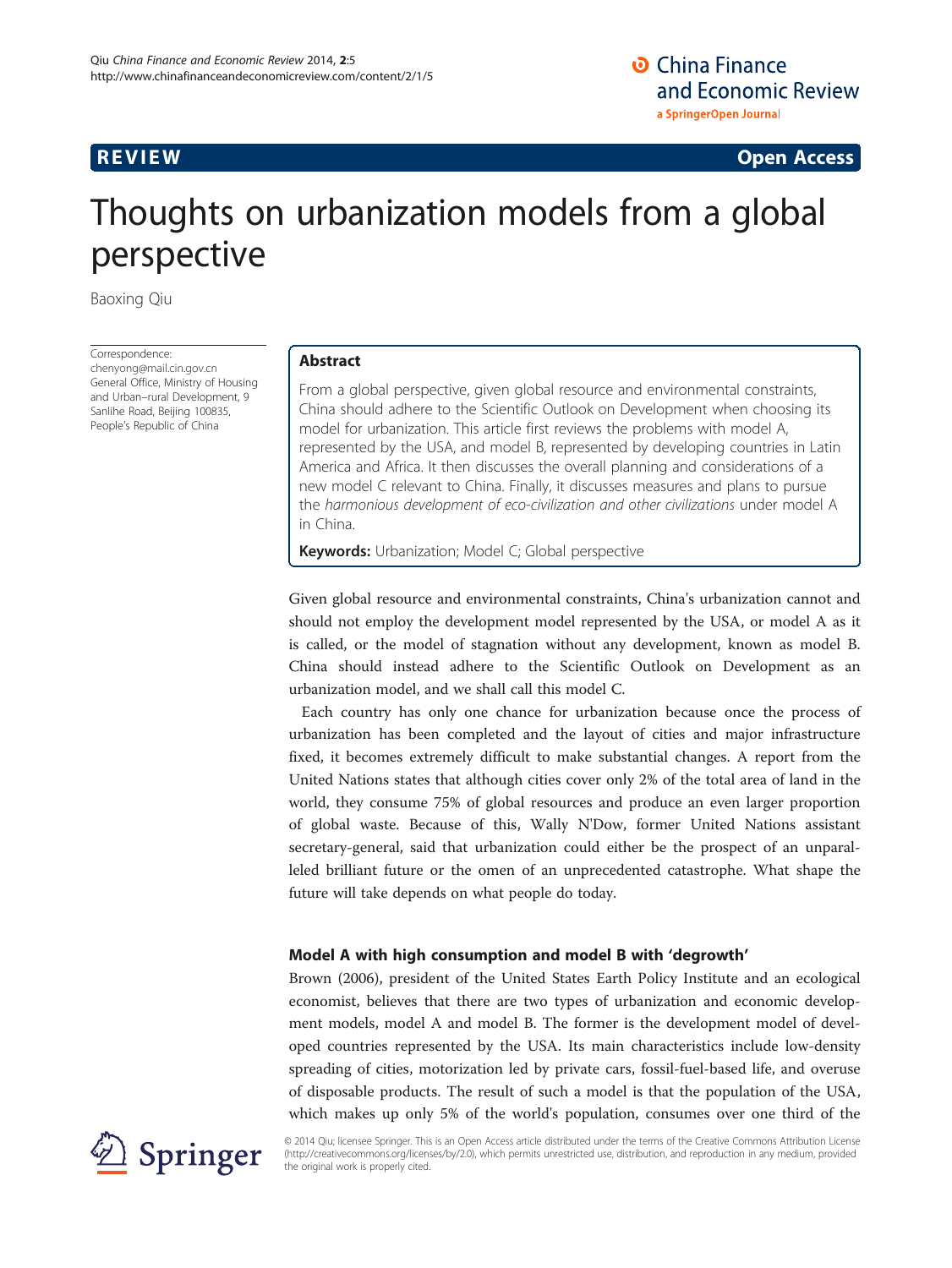world's energy. Model A is undoubtedly one of the main causes of the 'three global highs,' i.e., high oil prices, high emissions, and high food prices.

Thus, Brown ([2006\)](#page-7-0) proposes model B and warns that China's urbanization should never follow model A. Additionally, French scholars (Latouche [2010\)](#page-7-0) proposed the 'degrowth project'. Their theory holds that growth for growth's sake causes great pressure to the limits that the biosphere can bear and that such growth is thus not sustainable. Ecological crises, particularly the greenhouse effect, will continue to deteriorate to an extent where degrowth, which reduces the size of the world economy, becomes necessary and worthy. The goal of their theory is to replace our present society of growth with a society of degrowth. The basic measures include reducing the scale of material production to the level of the 1960s and 1970s, promoting small-scale agricultural production, and reducing energy consumption. Latouche et al. [\(2010](#page-7-0)) emphasize repeatedly that, as long as the burden of assets and population can be reduced while retaining balance between society and the environment's systems of supporting life, human society will be able to maintain 'prosperity' within the process of turnaround and decline.

As Cook ([1976\)](#page-7-0) foresees in his book Man, Energy and Society, human society will 'return to a low-energy status' in three steps. The first is an entrenchment stage to reduce waste and luxury and improve the effective utilization of transport and buildings. The second step is to shut down some factories, reduce service items, replace traditional fuel with dimethyl ether fuel extracted from coal, and reduce the massive use of medicine and alcohol. The features of the third step include a majority of industrial workers returning to farms and a reduced birth rate. This is model B.

It is often difficult for developing countries to resist the temptation of model A. In the early 1990s, Western countries provided a one-size-fits-all economic reform and assistance plan to Latin American countries through International Monetary Fund and the World Bank. These countries implemented the so-called Washington Consensus, which followed the ideas of model A. The main programs included loosening government regulation and control, accelerating the development of cities, cutting down social expenses, and promoting privatization. However, after more than a decade of such practices, once-prosperous Latin American economies have been on the verge of collapse on several occasions.

The degrowth project is as impractical as the idea of model B. First, it does not address how to correct greed or the desire for capital. It would undoubtedly result in a more serious imbalance of development between rich and poor countries and between rich and poor people. Providing social insurance will also become economically unviable. The size of the high-quality labor force will decrease disastrously. Thus, economic crisis will be aggravated further. This is because the source of increasingly worsening inequality is capital's ceaseless pursuit of profits. Second, these theories require that economic powers abandon their traditional monopolistic energy industry and mode of production, which bring them wealth over the long term. This would undoubtedly be as impractical as climbing a tree to catch fish. In addition, transnational enterprises exploit resources like raw materials and energy from developing countries and transfer pollutants to these countries. This would aggravate political crises and social unrest in these countries. Third, these theories ask developing countries to slow down their economic growth so as to bear the high cost of development today. Carbon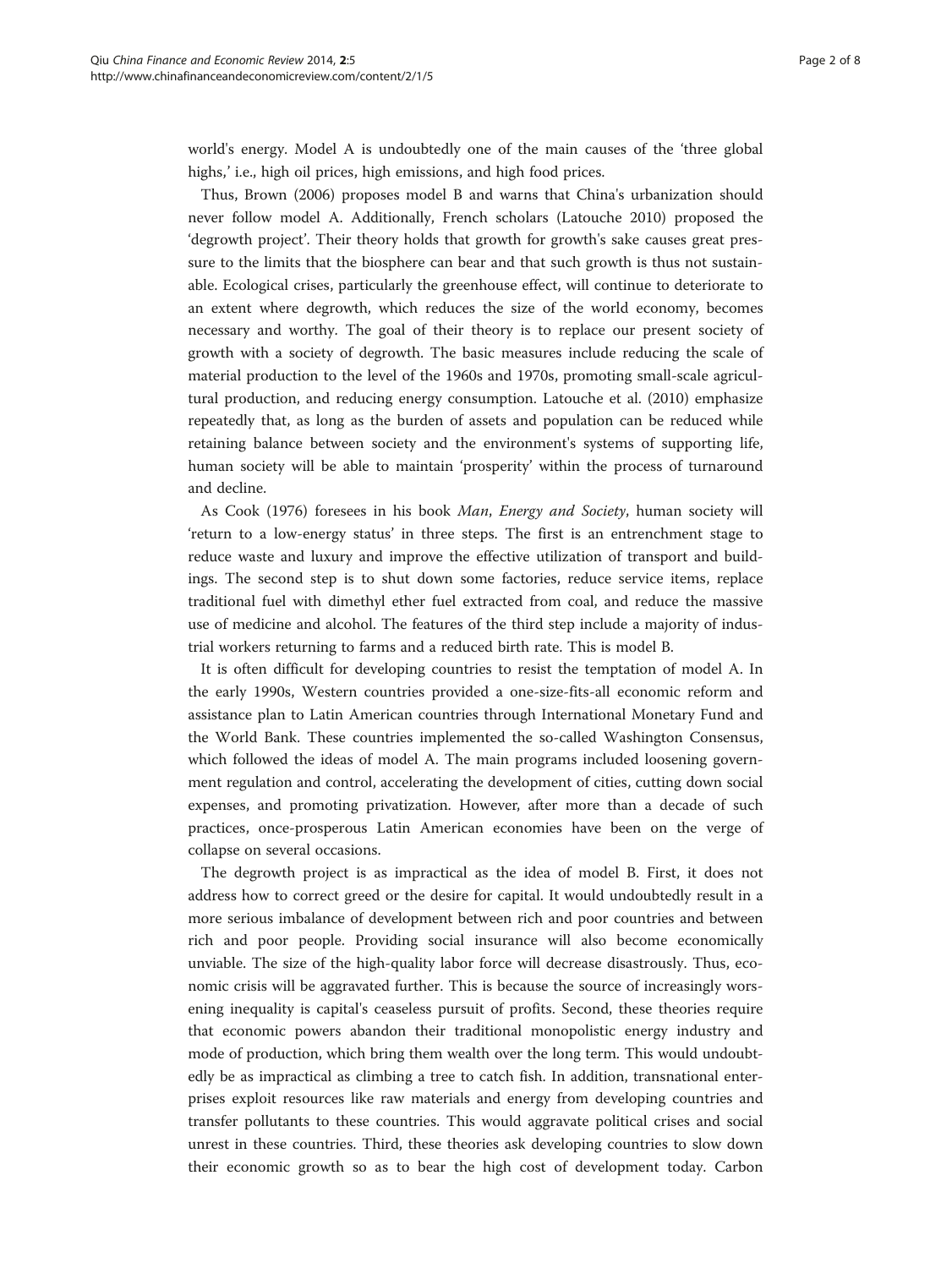dioxide and pollutants emitted by developed countries during their industrialization over the past several centuries is the cause of the high cost of development today. Asking developing countries today to pay the price is not only unfair but would also cause developing countries to be mired in poverty and worsen their social crises.

This is to say that the models discussed previously cannot reverse the damage to the ecological environment caused by capital's ceaseless pursuit of profits. First, by nature, capital and its movement seek to possess natural resources as means of production to the extent possible. It will exploit these ecological resources by all means and until their exhaustion. Second, it will do its best to expand the scale of production. One of the best examples of this observation is the spreading of the subprime mortgage crisis starting from the USA. Third, capital will raise labor productivity and resource occupancy to the maximum extent possible, and it will flow freely to regions where there are more profits or capital. Finally and more importantly, the malignant competition of 'survival of the fittest' will inevitably intensify in a society built on the foundation of the principle of the movement of capital.

As Chang [\(2002\)](#page-7-0), assistant director of Development Studies at Cambridge University, described in his book Kicking Away the Ladder - Development Strategy in Historical Perspective, present developed countries that have made a fortune following model A would definitely kick away the 'ladder' that might lead developing countries to the top, namely policies and systems shaped with model A as the template, with the excuse of the scarcity of the earth's resources and energy. They hope to stop the development of developing countries in this way. In fact, globalization driven by the movement of capital has contributed to the rocketing prices of almost all strategic resources, energy and food. This situation has kicked away the ladder more effectively than model B. However, people in many developing countries believe that it is the unsustainability of resource and energy supplies that has caused the ladder to break on its own.

Obviously, if all countries on the earth, particularly major developing countries, develop following model A, not only will food, resources, and the ecological environment be overwhelmed, but transportation will be unable to support such growth as well. However, the essential point in model B or the degrowth project, lies in eliminating all the restrictions on the movement of capital with urbanization, motorization, and industrialization bringing negative results and substituting democratic movement with the selection by capital. In short, it means asking developing countries to decelerate their development in order to fix the resource exhaustion and air pollution caused by model A. Developing countries will become foils to the consolidation and enhancement of the status of Western developed countries. The low-income class is told to 'be contented in poverty and devoted to things spiritual' and to make sacrifice to the luxurious life of the rich class. This will eventually attain the goal of the 'capitalist democracy' running wild in developing countries.

### Model C's thinking shows overall planning and all-around consideration

Although there is no previous example for model C, the initial thinking about its framework can be established by summarizing the historical lessons of model A and judging the defects of model B in reality.

First, model C must strive to improve the living standards of the public and promote social harmony rather than pursuing profits with capital. Such ideas should be made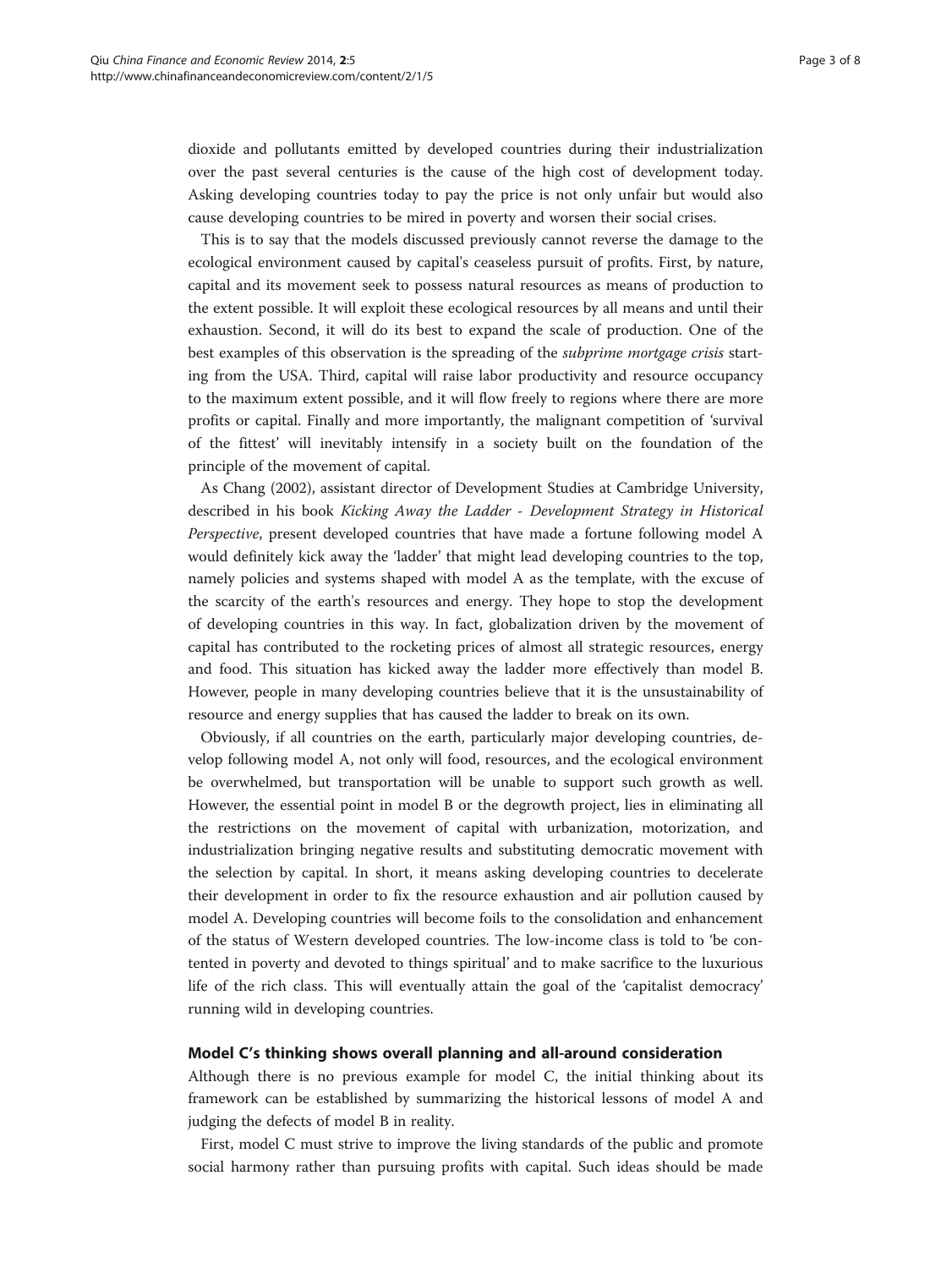the radical goal and driver of social production activities. This means that a new strategy will be adopted that will tend to be more human-oriented and uphold intergenerational equity in the organization of economic production and the distribution of social wealth. Various types of conspicuous consumption, one-off consumption, and overconsumption will be replaced by moderate consumption. The consumerist culture that has infected modern society will be guided gradually and controlled by traditional virtues of frugality and usability. The new social contract for resource utilization of 'consuming but not exhausting' will gradually balance the defects of the traditional 'buy-out, sell-off' market-trading model. A recycling economy advocating reuse will truly be established, which is practiced throughout the process of production, consumption, recycling, and renewal between the producer and the consumer.

Second, the dual aims of an ecological society and economic sustainability will eventually replace the sole aim of economic development and become a priority of governments at various levels when formulating policy. In other words, in the process of urbanization, adequate protection should be provided to nonrenewable resources with positive externalities as well as excellent traditional cultural and economic models, such as species diversity, traditional agricultural farming methods, natural geomorphologic features, historical and community features, and cultural heritage. The awareness of modern eco-civilization will be awakened extensively, accompanied by the ancient ecological outlook of "the unity of man and heaven," and there will be innovation in this area.

Third, the driving power of economic growth will shift from the traditional consumption, exporting and investment to green consumption conforming to eco-civilization, production mainly for internal demand, and investments in renewable resources, the recycling economy, ecological restoration, and environmental protection. Only when model C causes the 'energy content' and 'resource content' of per-unit GDP to drop continuously and generate powerful 'green competitiveness' can it defeat and surpass model A and model B.

Fourth, as the foundation of the ecological environment, land must be distributed fairly both to meet the needs of mankind and to maintain species diversity. Taking into account the lives of man as well as all the lives in the natural world, fair distribution of land refers not only to fairness in the possession of resources, but also fairness in sharing space for survival. The land must be the 'Mother of Fairness' as well as the 'Mother of Prosperity.'

Fifth, the use of renewable energy and integrated buildings will trigger an architectural revolution. With the ongoing development of society, buildings now account for over 50% of all the energy consumption, pollutant discharges, and greenhouse gases. All buildings, from the house, the carrier of a family, to the city, the largest manmade structure, should be planned, designed, built, operated, and renovated in accordance with the principles of coexistence with the nature, social harmony, and minimal disturbance to the ecological environment. Buildings and the city formed thereby should make full use of various renewable resources and should recycle scarce resources. The 'distributed energy source system' combines the main entity of energy consumption and that of the energy production premise into one. It will compete with the traditional centralized energy supply system. On such a basis, cities in the real sense, or even 'zero-emissions' societies, will become very popular.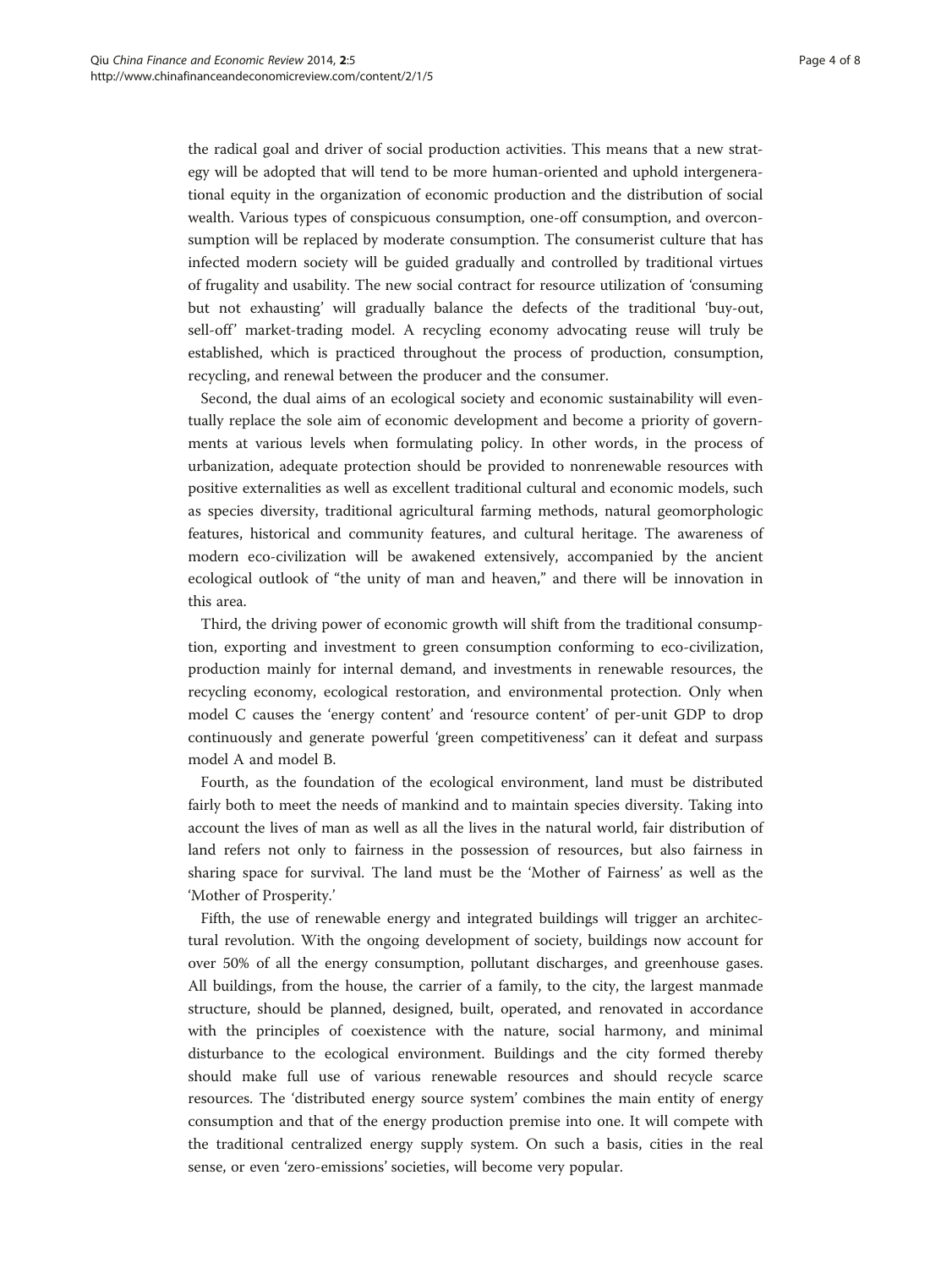Sixth, as urbanization is pushed forward to deeper levels, development strategy will gradually transform from export-oriented development to one that includes internal consumption demand and service outsourcing. In essence, the export of resources, energy, and primary products is the assignment and transfer of national interests and rights. Given China's resource constraints, the role of a global 'service provider' based on the rapidly changing information revolution should be more suitable than the role of the 'workshop of the world.' On such basis, combined with the flourishing of eco-agriculture and flexible production system, regional balance will be advocated with respect to the supply and demand relations of agricultural products, subsidiary agricultural products, and bulk commodities so as to effectively conserve energy in transportation.

Therefore, model C is a new type of urbanization model that, under the premise of retaining development, makes full use of the high efficiency of the market mechanism while being able to compensate its negative effects at a low cost. This new model discards and surpasses model A and model B. It is a profound revolution in the areas of economy, politics, and society.

There are some conditions favorable to the implementation of model C in China. First, there are ancient ecological and cultural values of the 'unity of man and heaven' in China. Foreign research indicates that there are specific differences between the cultural backgrounds of the nations in the East and West. People in the West often focus only on certain themes, while people in the East pay more attention to background and context. This comprehensive perspective naturally brings with it a pursuit of 'cultivating oneself, bringing order to the family, governing the country and bringing peace to the world,' as well as the idea of handling conflict among humans and between man and nature with altruism. This is the cultural reason why, in the present age when model A is popular around the globe, China has spontaneously proposed 'eco-civilization' and conducting China's urbanization and industrialization in a manner of harmonious coexistence with nature.

Second, China has political parties and a state governance structure that do not have their own interests. Some politicians in the West believe that, if a new energy revolution is really to occur in the world, it might very well originate in rapidly developing China. This is because in most Western countries, neither the legislative branch, which has the power to make decisions, nor the executive branch, which has the authority to execute them, can be free from the control of interest groups. In China, the Communist Party of China (CPC), the ruling party, considers issues and carries out work from the essential starting point of realizing, maintaining, and developing the interests of the people. This kind of 'detached' status enables the CPC truly to shoulder the responsibility of initiating and pushing forward the new energy revolution and the transformation of the model of urban development.

Third, China's special land ownership system prevents the formation of a foundation for capital to exploit natural resources.

However, model C must be a dynamic and open model for development. It must be able to absorb the various achievements and forms of eco-civilization of other nations and constantly upgrade and optimize itself.

# Promoting the harmonious development of eco-civilization and other civilizations

The next 15 to 20 years will be a continuous development period for China's urbanization. Correctly selecting the path on which eco-civilization and other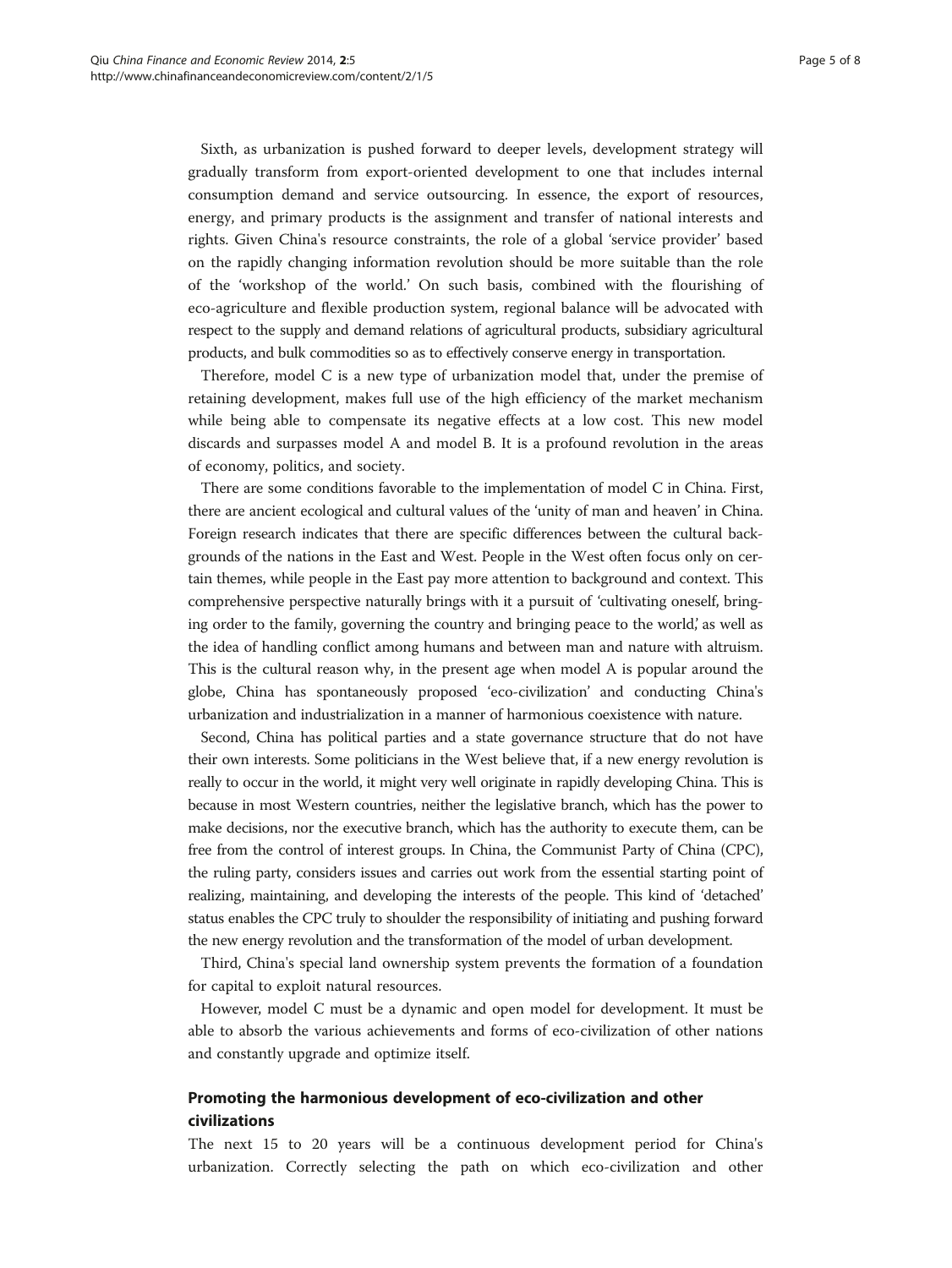civilizations develop harmoniously is the key to whether model C will be practiced successfully.

First, the current public ownership system of urban and rural land should be retained and improved. Regulation and control should be strengthened in urban and rural planning to pave the way for orderly implementation of urbanization. China is now supporting the urbanization of 21% of the world's population with only 7% of the world's arable land. This means the powerful ability of capital to exploit land resources should not be underestimated during the rapid development of urbanization. Great attention must be paid to protecting and conserving farmland, and an urban development policy of 'compactness' and 'diversity' must be implemented consistently.

Second, the construction of a new socialist countryside should be pushed forward, guided by a policy of building eco-civilization, so as to promote differentiated yet coordinated urban and rural development. China must modernize its agriculture by developing energy-saving and environmentally friendly agriculture. People need to preserve and carry forward various resources, such as excellent traditional rural architecture and culture, natural and ecological farming methods, clean water and soil, and beautiful natural scenery, so as to lay the foundation for sustained urban and rural development.

Third, the problems caused by economic globalization should be avoided and new-type industrialization should be promoted so as to create a new driving force for healthy urbanization. Driven by economic globalization, competition between cities for human resources, funds, and technology has become increasingly intense. In such a situation, cities of developing countries face the danger of being marginalized. People need to develop cities on the basis of human-oriented principles and environmental considerations. Focus should be put on speeding up the development of a new type of industrialization in which human capital and information technology are combined so as to form the new driving force of urbanization. Specifically, more investment needs to be made in science and technology. Foreign scientific and technological innovation teams and overseas Chinese scientific and technological personnel should be introduced on a large scale. They should be provided with preferential and substantial employment benefits and good living and working environment so as to create conditions for a new round of development and a rise of national innovative ability.

Fourth, the application of renewable energy should be pushed forward from multiple directions. The construction of green buildings and low-carbon cities should be promoted positively so as to improve the competitiveness of cities and the nation. At the level of individual buildings, green construction projects will be promoted comprehensively. (These are buildings that possess functions of conserving energy, water, material and land, resource recycling and utilization in the complete lifecycle of a building, and excellent indoor environmental protection). At the level of the community, stress will be put on recreating the eco-civilization and attractive features of communities. At the level of urban infrastructure, pedestrian streets and green transportation will be promoted. At the level of the city or town, coordinated development of small cities and towns will be carried out in practice. Eco-cities and eco-towns will be advocated. At the regional level, eco-city alliances and effective regional planning regulation will be conducted so as to promote joint efforts in environment protection, resource sharing, joint creation of the driving force of green development, and joint infrastructure construction. In this way, various artificial structures and production and consumption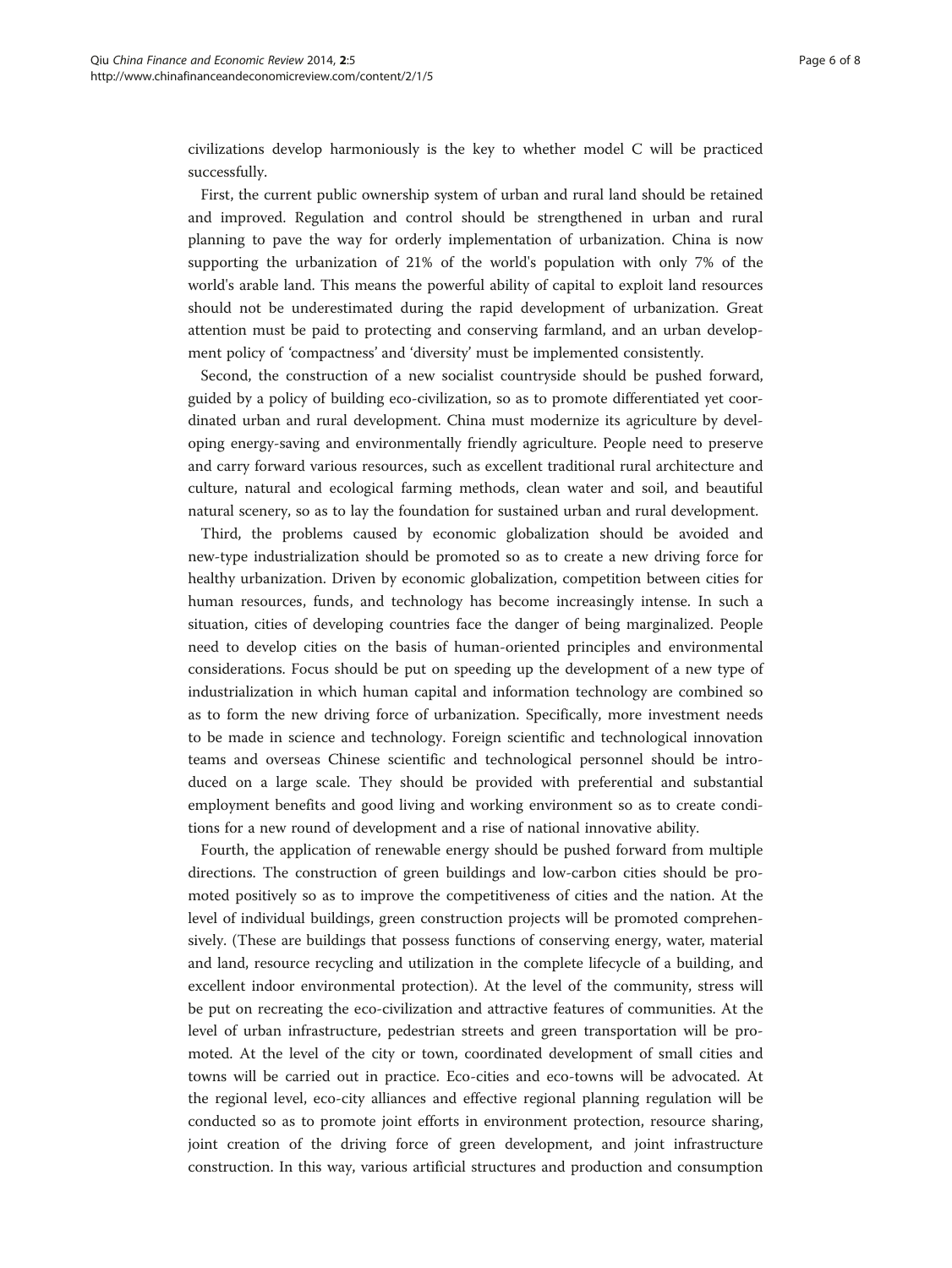activities will be impelled to conserve resources and reduce pollutant emissions to the maximum extent and to be combined with the use of renewable resources to the maximum extent. Thus, the vigorous development of low-carbon cities and regions will be promoted.

Fifth, historical, cultural, and natural heritage should be protected, developed, and utilized. China has magnificent mountains and rivers. There are large numbers of historical and cultural relics in cities, towns, and villages. These are not only the main carriers of the distinctive features of towns, cities, and regions but also precious assets for sustained urban and rural development. During the grand tide of urbanization, all citizens should be made more aware of these resources. Such high-level resources whose values increase constantly should be restored and protected so that the offspring of the Chinese nation can utilize these green resources in a sustainable manner.

Sixth, work should start from rationally allocating urban space. Transportation demand management should be strengthened to promote the harmonious development of urbanization and motorization. Motorization is always a 'double-edged sword' for orderly urbanization. The role of urban planning in allocating transportation resources should be brought into full play. Public transportation should be given preferential treatment. The advantage of China as an 'empire of bicycles' will continue to be exerted. A green transportation system will be established that includes motor vehicles.

Seventh, China should respond proactively to its increasingly serious water crisis. In China, the imbalance of the spatial distribution of water resources and water pollution has become increasingly aggravated. These have become major obstructions to healthy urbanization. The current urgent task is to reduce reliance on 'major interception, major discharge and major transfer' water engineering projects. A shift should be advocated from development-discharge unilateral utilization to recycling utilization, from individual water engineering projects to the overall optimization of water ecology, from simply intercepting and discharging floods to achieving harmonious coexistence with flooding water, and from overly relying on distant water transfer to solving urban water supply demand through recycling and reuse locally.

Eighth, implementation of the Scientific Outlook on Development and orderly urbanization must be based on the region as a whole when relevant work is done in centralized resource utilization planning, environment protection, industrial distribution, and major project construction. The basic method of such work is to expand planning and regulation originally limited to a city so as to cover the region where the city group involved is located. Relevant work should be done on city and town groups - the artificial structures that have the largest influence on environmental resources - so as to achieve the greatest benefits of urbanization with minimal impact on the ecological environment.

#### Competing interests

The author declares that he has no competing interests.

#### Authors' information

BQ is vice minister of Housing and Urban–rural Development, president of the Chinese Society for Urban Studies, president of the Urban Planning Society of China, doctor of economics/engineering, and a doctoral supervisor at the Chinese Academy of Social Sciences and Tongji University.

Received: 10 January 2013 Accepted: 8 November 2013 Published: 3 January 2014